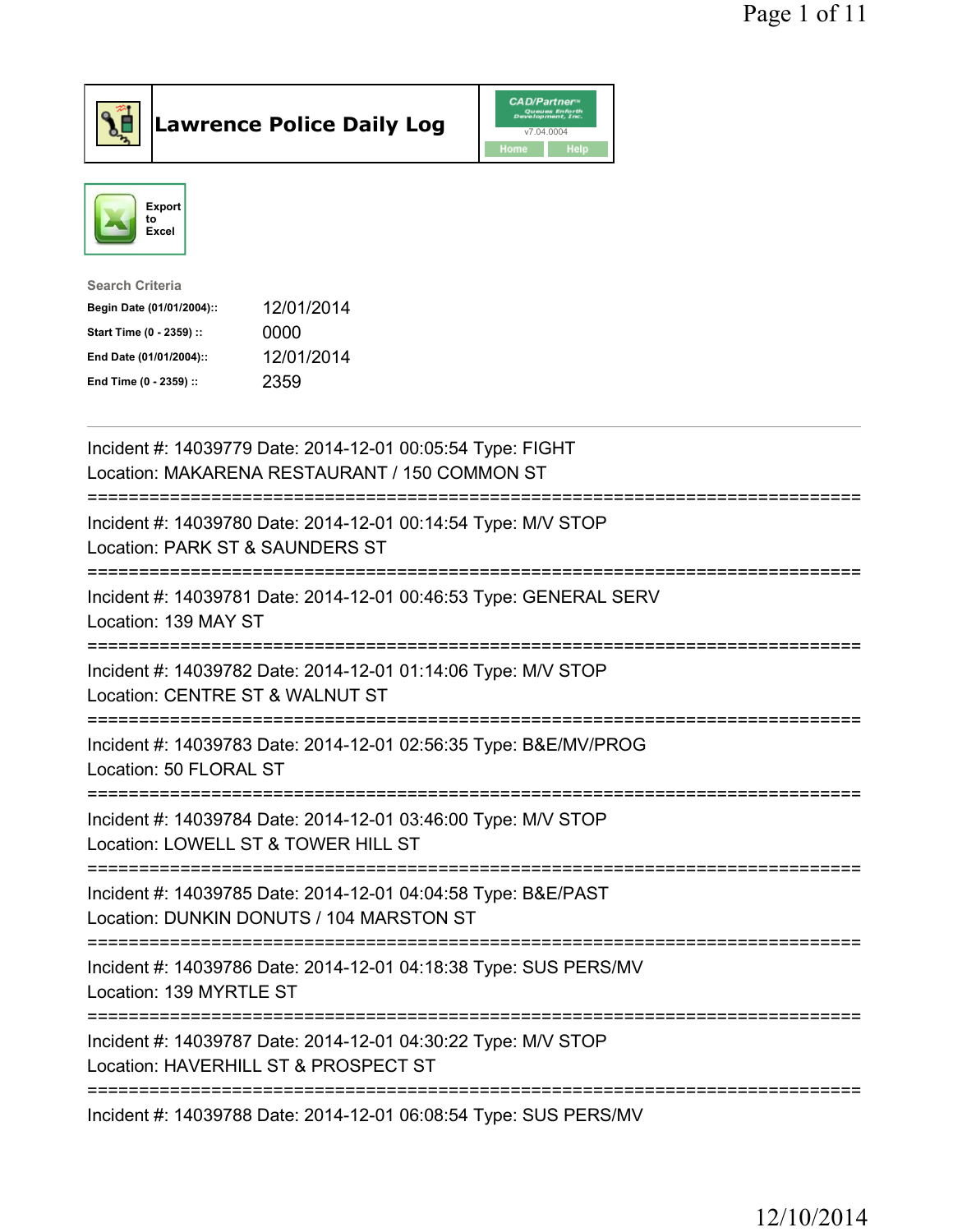Location: 8 GREEN ST =========================================================================== Incident #: 14039789 Date: 2014-12-01 06:47:30 Type: M/V STOP Location: HAMPSHIRE ST & HAVERHILL ST =========================================================================== Incident #: 14039790 Date: 2014-12-01 07:26:05 Type: NOTIFICATION Location: 5 CHESTER ST #1 =========================================================================== Incident #: 14039791 Date: 2014-12-01 07:33:33 Type: ALARMS Location: 84 E HAVERHILL ST =========================================================================== Incident #: 14039792 Date: 2014-12-01 07:47:16 Type: SUS PERS/MV Location: LEAHY SCHOOL / 100 ERVING AV =========================================================================== Incident #: 14039793 Date: 2014-12-01 08:13:46 Type: ALARMS Location: GANT RESIDENCE / 17 MARGIN ST =========================================================================== Incident #: 14039794 Date: 2014-12-01 08:21:35 Type: AUTO ACC/UNK PI Location: HESS GAS / 615 BROADWAY =========================================================================== Incident #: 14039795 Date: 2014-12-01 08:29:46 Type: SHOTS FIRED Location: 53 BRADFORD ST =========================================================================== Incident #: 14039796 Date: 2014-12-01 08:53:38 Type: AUTO ACC/PI Location: FARNHAM ST & S UNION ST =========================================================================== Incident #: 14039797 Date: 2014-12-01 09:02:08 Type: SUS PERS/MV Location: ABBOTT ST & SHAWSHEEN RD =========================================================================== Incident #: 14039798 Date: 2014-12-01 09:20:32 Type: LARCENY/PAST Location: 109 UNION ST =========================================================================== Incident #: 14039799 Date: 2014-12-01 09:29:23 Type: AUTO ACC/NO PI Location: ESSEX ST & OXFORD ST =========================================================================== Incident #: 14039800 Date: 2014-12-01 09:32:38 Type: AUTO ACC/NO PI Location: 700 ESSEX ST =========================================================================== Incident #: 14039801 Date: 2014-12-01 09:54:06 Type: THREATS Location: LEONARD SCHOOL / 60 ALLEN ST =========================================================================== Incident #: 14039802 Date: 2014-12-01 09:56:38 Type: AUTO ACC/NO PI Location: WINTHROP AV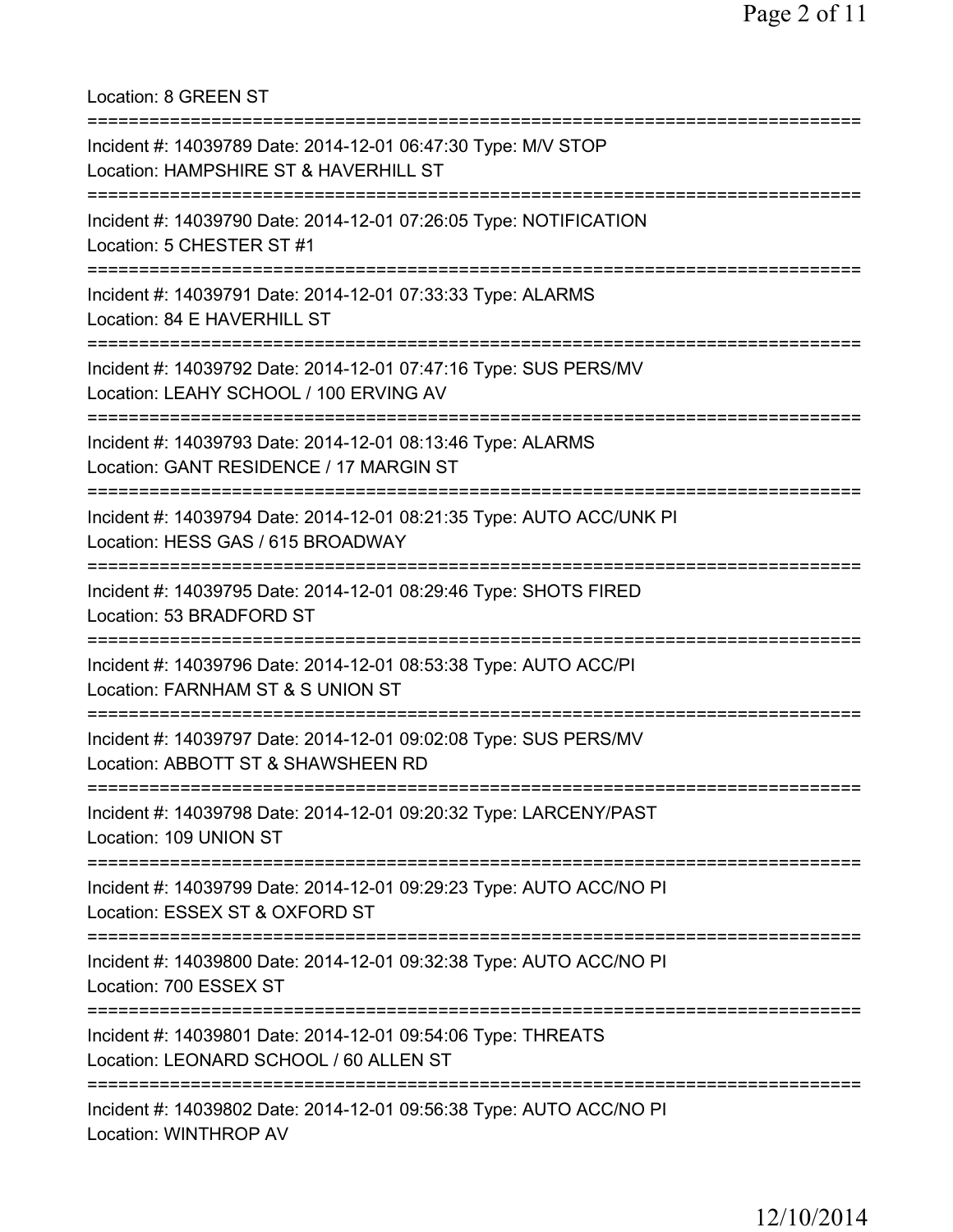| Incident #: 14039803 Date: 2014-12-01 10:03:04 Type: M/V STOP<br>Location: E HAVERHILL ST & FERRY ST<br>=======================        |
|----------------------------------------------------------------------------------------------------------------------------------------|
| Incident #: 14039804 Date: 2014-12-01 10:11:59 Type: B&E/MV/PAST<br>Location: 33 WATER ST                                              |
| Incident #: 14039805 Date: 2014-12-01 10:23:14 Type: DOMESTIC/PROG<br><b>Location: CENTRAL BRIDGE</b>                                  |
| Incident #: 14039806 Date: 2014-12-01 10:27:46 Type: UNKNOWN PROB<br>Location: 423 ESSEX ST                                            |
| Incident #: 14039807 Date: 2014-12-01 10:36:58 Type: B&E/MV/PAST<br>Location: 178 WALNUT ST                                            |
| ===================<br>Incident #: 14039808 Date: 2014-12-01 10:39:58 Type: LARCENY/PAST<br>Location: PACKARD PHARMACY / 128 PARKER ST |
| ==============================<br>Incident #: 14039810 Date: 2014-12-01 10:42:30 Type: TOW OF M/V<br>Location: 153 UNION ST            |
| Incident #: 14039809 Date: 2014-12-01 10:42:49 Type: ALARM/BURG<br>Location: 111 BUTLER ST                                             |
| Incident #: 14039811 Date: 2014-12-01 10:43:00 Type: DISTURBANCE<br>Location: CITIZENS BANK / 160 WINTHROP AV                          |
| Incident #: 14039812 Date: 2014-12-01 10:44:39 Type: M/V STOP<br>Location: 11 LAWRENCE ST                                              |
| Incident #: 14039814 Date: 2014-12-01 10:49:57 Type: B&E/PAST<br>Location: 7 STEARNS AV                                                |
| Incident #: 14039813 Date: 2014-12-01 10:50:07 Type: TOW OF M/V<br>Location: 243 PROSPECT ST                                           |
| Incident #: 14039815 Date: 2014-12-01 11:02:21 Type: DRUG VIO<br>Location: 550 BROADWAY                                                |
| Incident #: 14039816 Date: 2014-12-01 11:04:36 Type: ANIMAL COMPL<br>Location: NEWTON ST & SALEM ST                                    |
|                                                                                                                                        |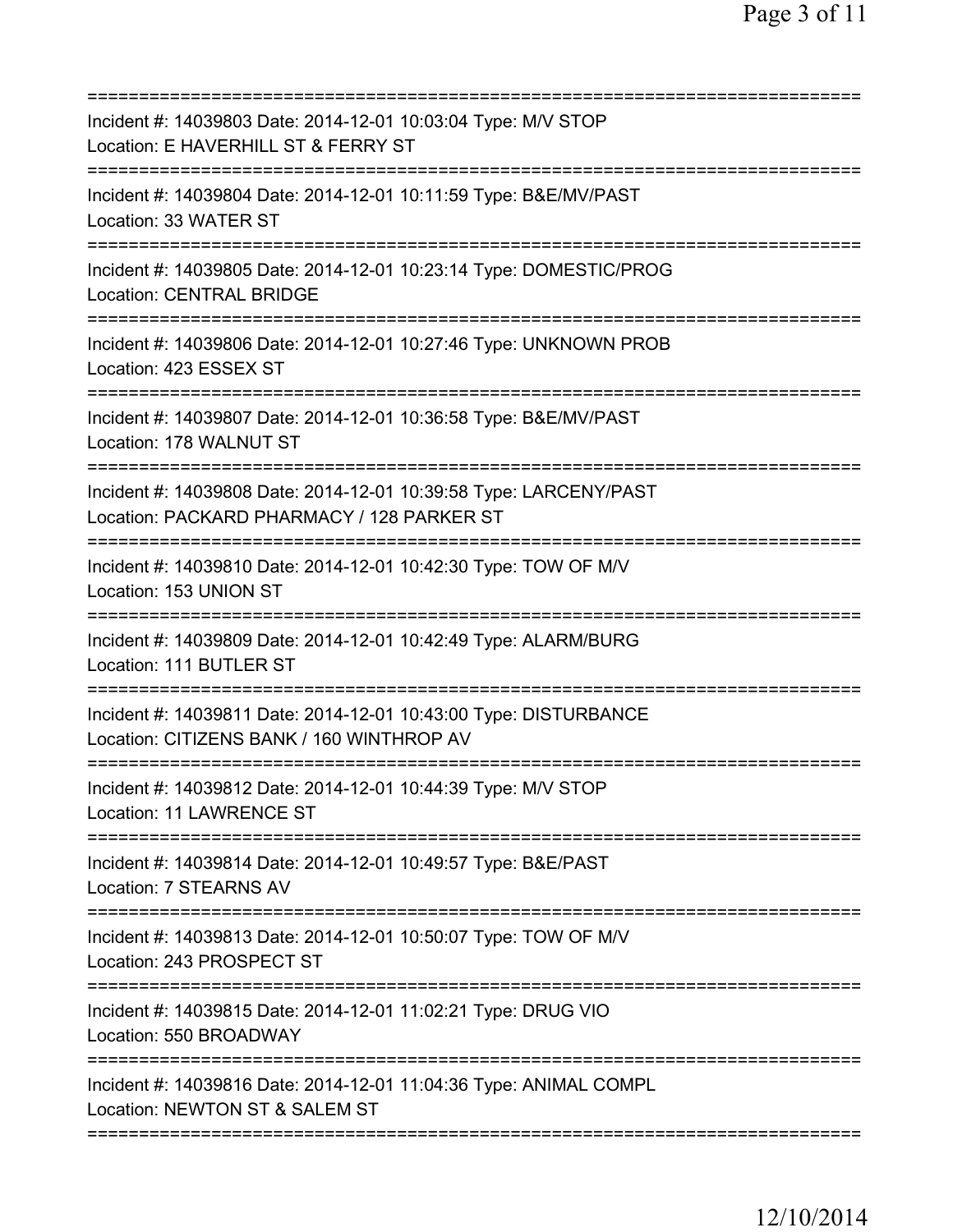Page 4 of 11

Incident #: 14039817 Date: 2014-12-01 11:15:07 Type: DISABLED MV Location: BROADWAY & MANCHESTER ST =========================================================================== Incident #: 14039818 Date: 2014-12-01 11:22:27 Type: MEDIC SUPPORT Location: LAWRENCE PUBLIC LIBRARY / 51 LAWRENCE ST =========================================================================== Incident #: 14039819 Date: 2014-12-01 11:33:21 Type: MV/BLOCKING Location: 68 EXCHANGE ST =========================================================================== Incident #: 14039820 Date: 2014-12-01 11:36:01 Type: TOW OF M/V Location: 2 NEWBURY ST =========================================================================== Incident #: 14039821 Date: 2014-12-01 11:37:37 Type: UNWANTEDGUEST Location: 6 E HAVERHILL ST =========================================================================== Incident #: 14039822 Date: 2014-12-01 11:42:00 Type: KEEP PEACE Location: 233 JACKSON ST =========================================================================== Incident #: 14039824 Date: 2014-12-01 11:50:59 Type: UNKNOWN PROB Location: SLE ELEMENTARY SCHOOL / 165 CRAWFORD ST =========================================================================== Incident #: 14039823 Date: 2014-12-01 11:51:23 Type: 209A/SERVE Location: 42 BEACON ST =========================================================================== Incident #: 14039825 Date: 2014-12-01 12:14:34 Type: ASSSIT OTHER PD Location: HAVERHILL ST & HILLSIDE AV =========================================================================== Incident #: 14039826 Date: 2014-12-01 12:20:10 Type: MAN DOWN Location: 248 BROADWAY =========================================================================== Incident #: 14039827 Date: 2014-12-01 12:38:09 Type: INVESTIGATION Location: 15 UNION ST =========================================================================== Incident #: 14039829 Date: 2014-12-01 12:47:41 Type: SUS PERS/MV Location: 19 ODILE ST =========================================================================== Incident #: 14039828 Date: 2014-12-01 12:49:52 Type: LOST PROPERTY Location: 50 E HAVERHILL ST =========================================================================== Incident #: 14039830 Date: 2014-12-01 12:50:45 Type: M/V STOP Location: CANAL ST & MARSTON ST =========================================================================== Incident #: 14039831 Date: 2014-12-01 12:53:05 Type: NEIGHBOR PROB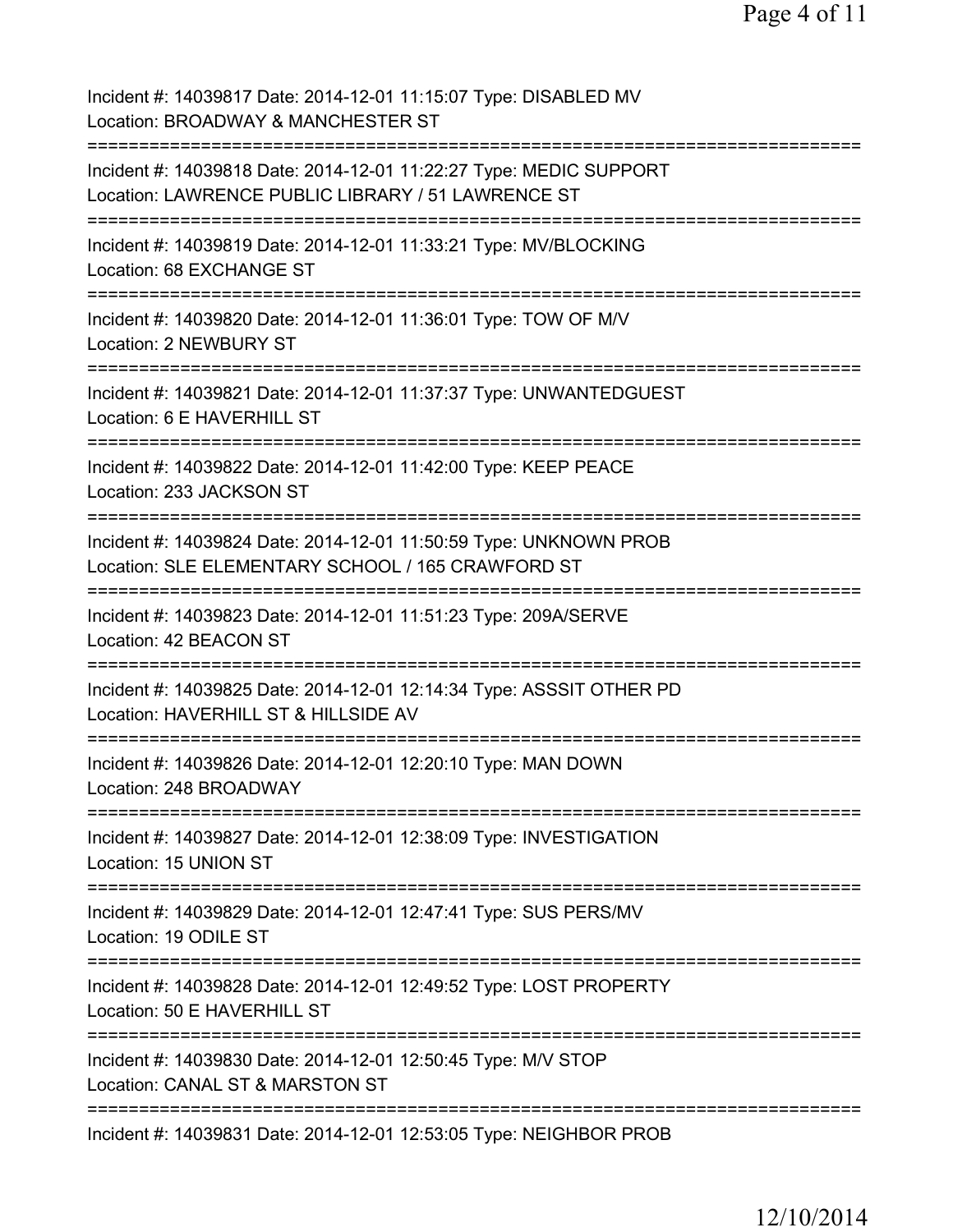Location: 49 WILLOW ST =========================================================================== Incident #: 14039832 Date: 2014-12-01 12:58:40 Type: DOMESTIC/PROG Location: 31` PLATT ST =========================================================================== Incident #: 14039834 Date: 2014-12-01 13:21:28 Type: VIO CITY ORD Location: RAILROAD ST =========================================================================== Incident #: 14039833 Date: 2014-12-01 13:21:54 Type: AMBULANCE ASSSI Location: 171 UNION ST #1 =========================================================================== Incident #: 14039835 Date: 2014-12-01 13:26:12 Type: AUTO ACC/NO PI Location: SUPER LIQUORS / 35 S BROADWAY =========================================================================== Incident #: 14039836 Date: 2014-12-01 13:28:12 Type: MISSING PERS Location: 42 CAMBRIDGE ST =========================================================================== Incident #: 14039837 Date: 2014-12-01 13:50:59 Type: M/V STOP Location: TRIPOLI BAKERY INC / 106 COMMON ST =========================================================================== Incident #: 14039838 Date: 2014-12-01 14:01:46 Type: INVESTIGATION Location: 70 N PARISH RD =========================================================================== Incident #: 14039839 Date: 2014-12-01 14:02:29 Type: AUTO ACC/NO PI Location: HAMPSHIRE ST & METHUEN ST =========================================================================== Incident #: 14039840 Date: 2014-12-01 14:07:50 Type: AUTO ACC/NO PI Location: 340 HAVERHILL ST =========================================================================== Incident #: 14039841 Date: 2014-12-01 14:24:29 Type: THREATS Location: DTA / 280 MERRIMACK ST FL 2ND =========================================================================== Incident #: 14039842 Date: 2014-12-01 14:25:06 Type: MISC Location: 134 NEWTON ST =========================================================================== Incident #: 14039843 Date: 2014-12-01 14:36:47 Type: HIT & RUN M/V Location: METHUEN ST & UNION ST =========================================================================== Incident #: 14039844 Date: 2014-12-01 14:43:21 Type: THREATS Location: LEAHY SCHOOL / 100 ERVING AV =========================================================================== Incident #: 14039845 Date: 2014-12-01 14:50:51 Type: M/V STOP Location: CENTRAL BRIDGE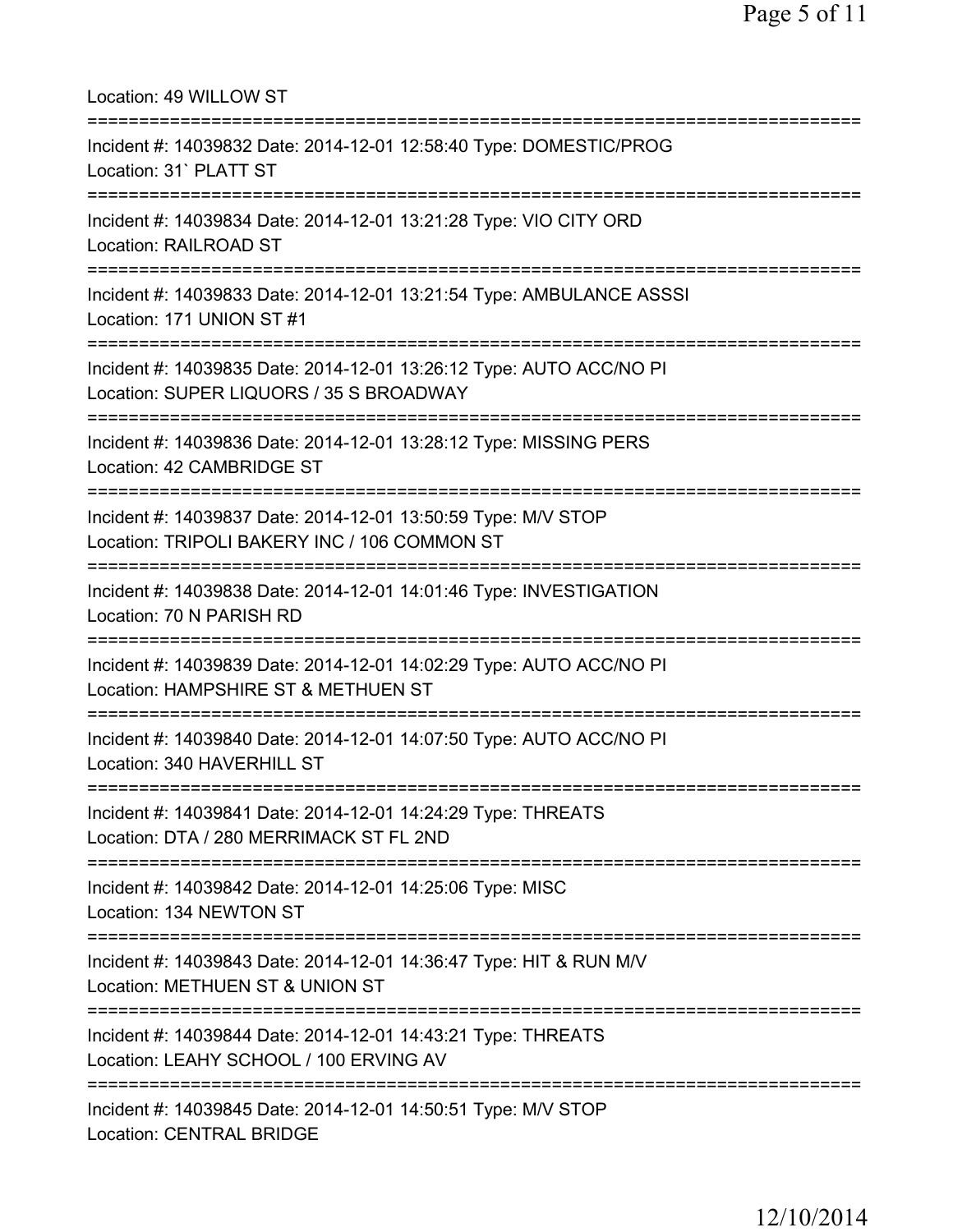| Incident #: 14039846 Date: 2014-12-01 15:00:40 Type: NOISE ORD<br>Location: 37 BOWDOIN ST             |
|-------------------------------------------------------------------------------------------------------|
| Incident #: 14039847 Date: 2014-12-01 15:09:21 Type: M/V STOP<br><b>Location: CENTRAL BRIDGE</b>      |
| Incident #: 14039848 Date: 2014-12-01 15:15:58 Type: NEIGHBOR PROB<br>Location: 37 BOWDOIN ST         |
| Incident #: 14039849 Date: 2014-12-01 15:19:29 Type: MEDIC SUPPORT<br>Location: 12 FALMOUTH ST FL 3RD |
| Incident #: 14039850 Date: 2014-12-01 15:35:51 Type: MISSING PERS<br>Location: 42 STEVENS ST          |
| Incident #: 14039851 Date: 2014-12-01 15:38:17 Type: M/V STOP<br><b>Location: FALLS BRIDGE</b>        |
| Incident #: 14039852 Date: 2014-12-01 15:39:51 Type: M/V STOP<br>Location: LAWRENCE ST & MAPLE ST     |
| Incident #: 14039853 Date: 2014-12-01 15:44:08 Type: INVESTIGATION<br>Location: LAWRENCE ST & OAK ST  |
| Incident #: 14039854 Date: 2014-12-01 15:56:44 Type: M/V STOP<br>Location: 22 SOUTH ST                |
| Incident #: 14039855 Date: 2014-12-01 15:58:39 Type: SPECIAL CHECK<br>Location: 15 UNION ST           |
| Incident #: 14039856 Date: 2014-12-01 16:03:50 Type: M/V STOP<br>Location: 22 SOUTH ST                |
| Incident #: 14039857 Date: 2014-12-01 16:06:48 Type: MEDIC SUPPORT<br>Location: 108 THOREAU WAY       |
| Incident #: 14039858 Date: 2014-12-01 16:08:24 Type: M/V STOP<br>Location: 22 SOUTH ST                |
| Incident #: 14039859 Date: 2014-12-01 16:10:29 Type: WIRE DOWN<br>Location: CHELMSFORD ST             |
|                                                                                                       |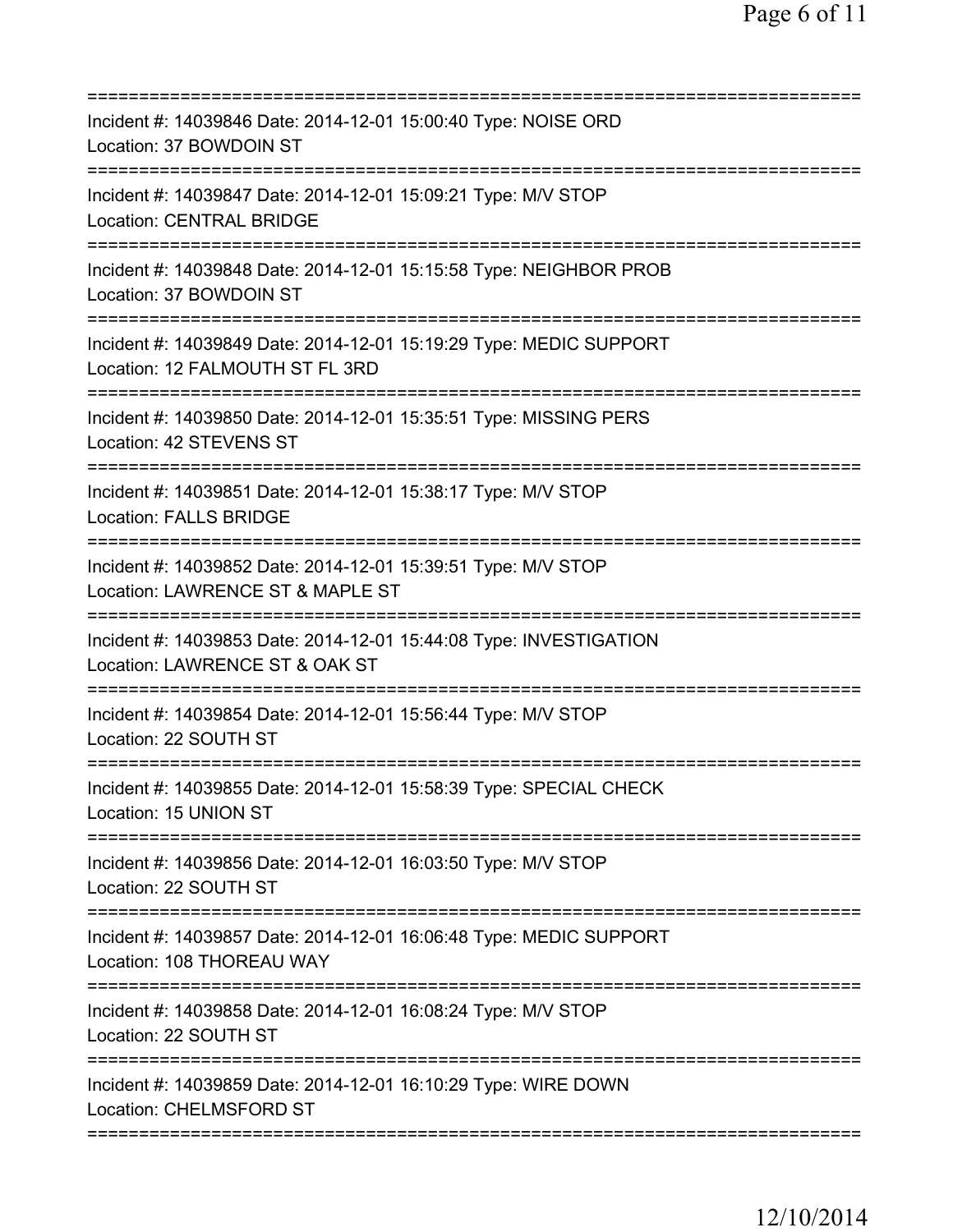| Incident #: 14039861 Date: 2014-12-01 16:12:09 Type: 209A/VIOLATION<br><b>Location: PHILLIPS ST</b>                                                      |
|----------------------------------------------------------------------------------------------------------------------------------------------------------|
| Incident #: 14039860 Date: 2014-12-01 16:13:17 Type: M/V STOP<br>Location: 22 SOUTH ST                                                                   |
| Incident #: 14039862 Date: 2014-12-01 16:15:00 Type: 209A/VIOLATION<br><b>Location: PHILLIPS ST</b>                                                      |
| Incident #: 14039863 Date: 2014-12-01 16:19:05 Type: THREATS<br>Location: 67 IRENE ST                                                                    |
| =====================================<br>Incident #: 14039864 Date: 2014-12-01 16:31:03 Type: DOMESTIC/PROG<br>Location: 30 STORROW ST                   |
| Incident #: 14039865 Date: 2014-12-01 16:49:09 Type: DOMESTIC/PROG<br>Location: 30 BOURQUE ST                                                            |
| Incident #: 14039866 Date: 2014-12-01 16:52:44 Type: SUS PERS/MV<br>Location: 341 HAMPSHIRE ST                                                           |
| Incident #: 14039867 Date: 2014-12-01 17:08:18 Type: SUS PERS/MV<br>Location: 149 MYRTLE ST                                                              |
| Incident #: 14039868 Date: 2014-12-01 17:14:35 Type: SUS PERS/MV<br>Location: WILLIAM ST & METHUEN LINE                                                  |
| Incident #: 14039869 Date: 2014-12-01 17:33:18 Type: DISORDERLY<br>Location: NEWTON ST & SHATTUCK ST                                                     |
| ===============================<br>=============================<br>Incident #: 14039870 Date: 2014-12-01 17:34:26 Type: FRAUD<br>Location: 11 SPRUCE ST |
| =============================<br>Incident #: 14039871 Date: 2014-12-01 17:36:27 Type: B&E/PAST<br>Location: 130 BOWDOIN ST FL 1                          |
| Incident #: 14039872 Date: 2014-12-01 17:42:14 Type: MAL DAMAGE<br>Location: 78 CENTRE ST                                                                |
| Incident #: 14039873 Date: 2014-12-01 17:48:06 Type: NOISE ORD<br>Location: 16 BEACON ST #18 FL 2                                                        |
| Incident #: 14039874 Date: 2014-12-01 17:53:16 Type: NEIGHBOR PROB                                                                                       |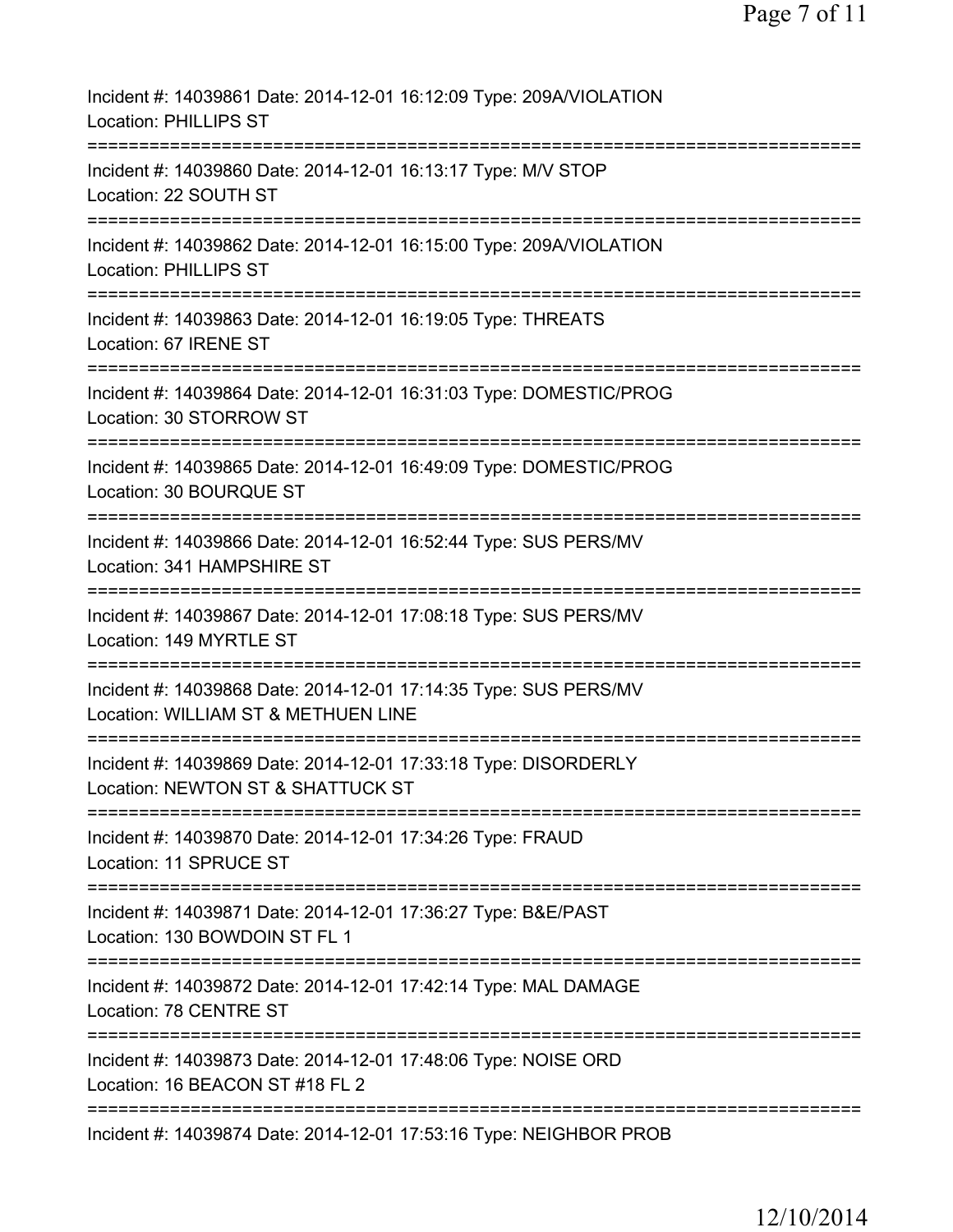Location: 9 SUMMER ST #702 S FL 7 =========================================================================== Incident #: 14039875 Date: 2014-12-01 17:58:10 Type: M/V STOP Location: 90 LOWELL ST =========================================================================== Incident #: 14039876 Date: 2014-12-01 18:01:47 Type: M/V STOP Location: 45 FOREST ST =========================================================================== Incident #: 14039877 Date: 2014-12-01 18:04:26 Type: M/V STOP Location: FRANKLIN ST & METHUEN =========================================================================== Incident #: 14039878 Date: 2014-12-01 18:12:33 Type: M/V STOP Location: HAMPSHIRE ST & LOWELL ST =========================================================================== Incident #: 14039879 Date: 2014-12-01 18:14:46 Type: TENANT PROB Location: 142 CHESTER ST FL 1 =========================================================================== Incident #: 14039880 Date: 2014-12-01 18:16:55 Type: M/V STOP Location: WINTHROP & N PARISH =========================================================================== Incident #: 14039881 Date: 2014-12-01 18:24:43 Type: M/V STOP Location: MERRIMACK ST & S UNION ST =========================================================================== Incident #: 14039882 Date: 2014-12-01 18:31:41 Type: M/V STOP Location: LOWELL ST & WINTER ST =========================================================================== Incident #: 14039884 Date: 2014-12-01 18:39:58 Type: M/V STOP Location: BRADFORD ST & BROADWAY =========================================================================== Incident #: 14039883 Date: 2014-12-01 18:40:17 Type: COURT DOC SERVE Location: 20 KNOX ST #4 =========================================================================== Incident #: 14039885 Date: 2014-12-01 18:41:34 Type: M/V STOP Location: BUTLER ST & MARGIN ST =========================================================================== Incident #: 14039886 Date: 2014-12-01 18:45:06 Type: M/V STOP Location: 11 LAWRENCE ST =========================================================================== Incident #: 14039887 Date: 2014-12-01 18:54:33 Type: M/V STOP Location: BROADWAY & ESSEX ST =========================================================================== Incident #: 14039888 Date: 2014-12-01 18:56:42 Type: M/V STOP Location: PROSPECT ST & VINE ST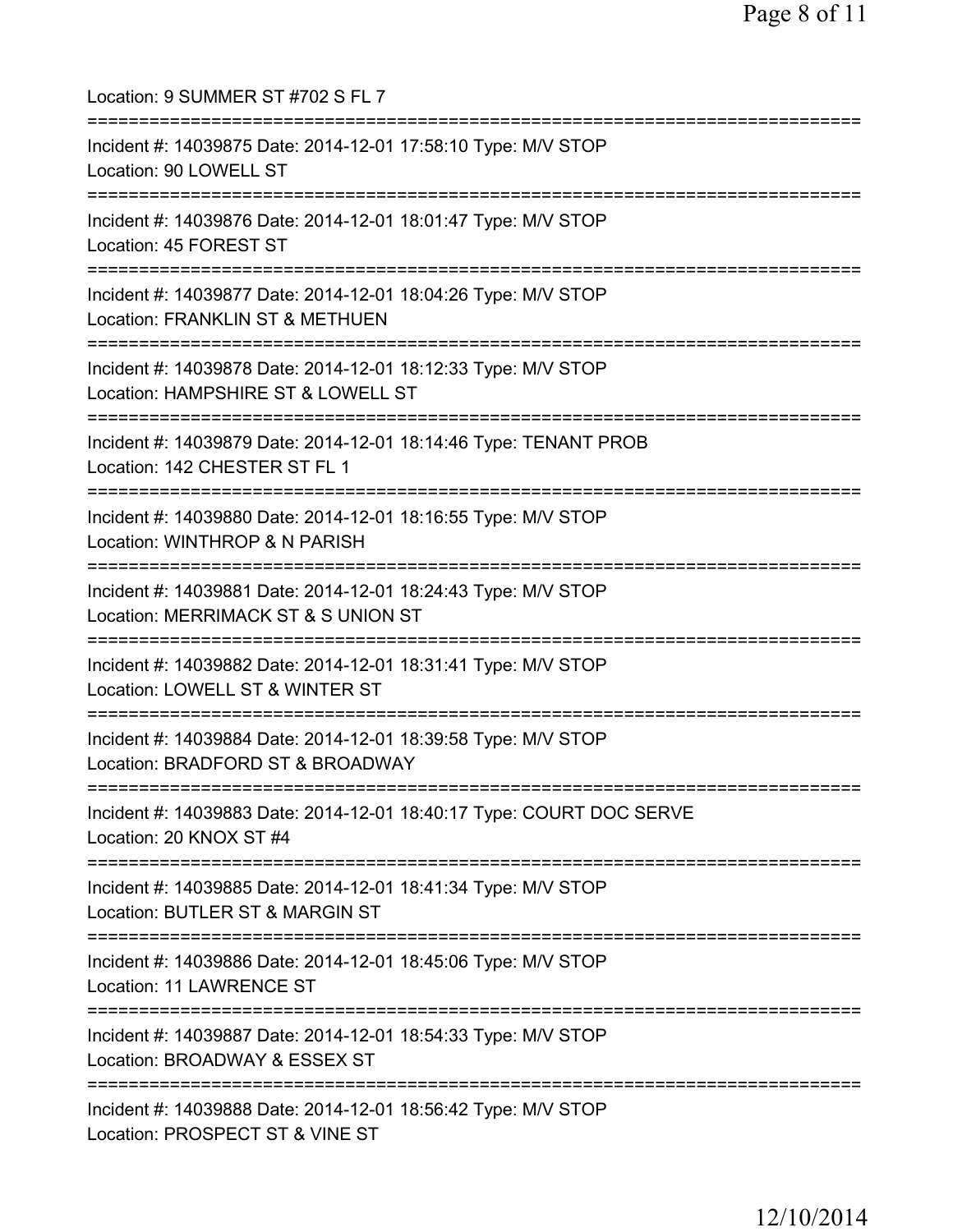| ========================                                                                                                                                  |
|-----------------------------------------------------------------------------------------------------------------------------------------------------------|
| Incident #: 14039889 Date: 2014-12-01 18:57:36 Type: KEEP PEACE<br>Location: 9 KEIGHLEY CT                                                                |
| Incident #: 14039890 Date: 2014-12-01 19:05:19 Type: M/V STOP<br>Location: AMESBURY ST & ESSEX ST                                                         |
| Incident #: 14039891 Date: 2014-12-01 19:11:53 Type: NEIGHBOR PROB<br>Location: 86 S BROADWAY #1 FL 1<br>:=====================                           |
| Incident #: 14039892 Date: 2014-12-01 19:31:16 Type: LOUD NOISE<br>Location: 64 BUTLER ST                                                                 |
| Incident #: 14039893 Date: 2014-12-01 19:40:11 Type: M/V STOP<br>Location: FALLS BRIDGE / null                                                            |
| Incident #: 14039894 Date: 2014-12-01 19:51:32 Type: M/V STOP<br><b>Location: HIGH ST</b>                                                                 |
| Incident #: 14039895 Date: 2014-12-01 19:57:23 Type: ALARM/BURG<br>Location: T MOBILE / 73 WINTHROP AV                                                    |
| Incident #: 14039896 Date: 2014-12-01 20:34:13 Type: CK WELL BEING<br>Location: 19 FERRY ST                                                               |
| Incident #: 14039897 Date: 2014-12-01 20:41:39 Type: M/V STOP<br>Location: 276 BROADWAY                                                                   |
| Incident #: 14039898 Date: 2014-12-01 20:57:49 Type: ALARM/BURG<br>Location: COMMONWEALTH CHEVY / 155 MARSTON ST                                          |
| Incident #: 14039899 Date: 2014-12-01 21:01:36 Type: INVEST CONT<br>Location: 17 AMHERST ST                                                               |
| Incident #: 14039900 Date: 2014-12-01 21:09:03 Type: M/V STOP<br><b>Location: HIGH ST</b>                                                                 |
| Incident #: 14039901 Date: 2014-12-01 21:13:16 Type: NOISE ORD<br>Location: 10 DIAMOND ST FL 2                                                            |
| =============================<br>Incident #: 14039902 Date: 2014-12-01 21:27:28 Type: SEX OFF. PAST<br>Location: LAWRENCE GENERAL HOSPITAL / 1 GENERAL ST |
|                                                                                                                                                           |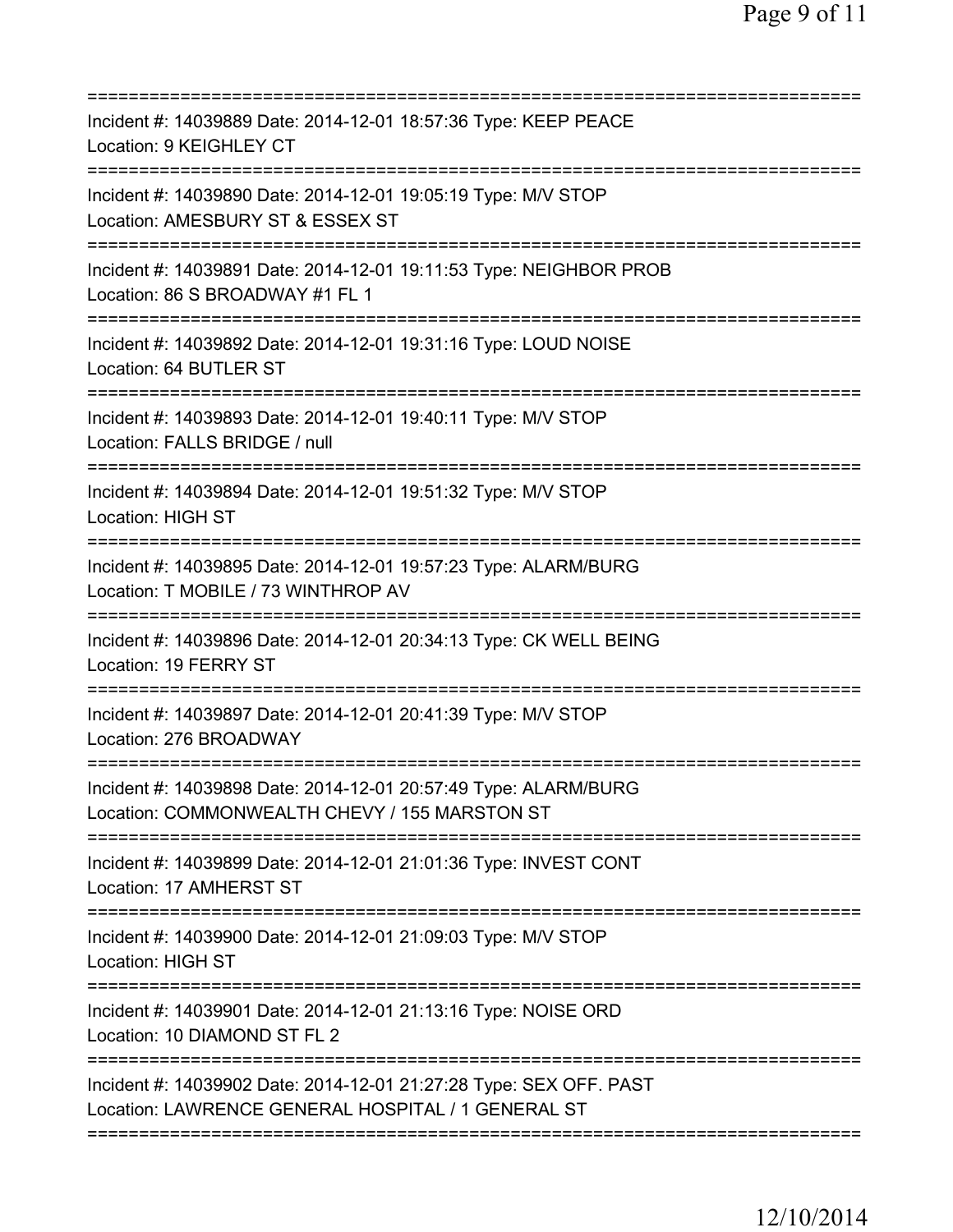| Incident #: 14039903 Date: 2014-12-01 21:56:36 Type: AMBULANCE ASSSI<br>Location: 345 LOWELL ST FL 3                     |
|--------------------------------------------------------------------------------------------------------------------------|
| Incident #: 14039904 Date: 2014-12-01 22:04:18 Type: GUN CALL<br>Location: 114 MARGIN ST FL 2                            |
| Incident #: 14039905 Date: 2014-12-01 22:13:31 Type: EXTRA SURVEIL<br>Location: 64 BUTLER ST                             |
| Incident #: 14039906 Date: 2014-12-01 22:15:46 Type: NOTIFICATION<br>Location: 29 MT VERNON ST FL 2                      |
| =======================<br>Incident #: 14039907 Date: 2014-12-01 22:21:37 Type: M/V STOP<br>Location: ESSEX ST & MILL ST |
| Incident #: 14039908 Date: 2014-12-01 22:25:05 Type: EXTRA SURVEIL<br>Location: LEA ST & WYMAN ST                        |
| ==============<br>Incident #: 14039909 Date: 2014-12-01 22:28:26 Type: LARCENY/PAST<br>Location: 405 ANDOVER ST #1 FL 1  |
| Incident #: 14039910 Date: 2014-12-01 22:36:48 Type: CK WELL BEING<br>Location: RENT A CENTER / 356 ESSEX ST             |
| Incident #: 14039911 Date: 2014-12-01 22:43:12 Type: NOISE ORD<br>Location: 89 S BROADWAY FL 1                           |
| Incident #: 14039912 Date: 2014-12-01 22:47:44 Type: M/V STOP<br>Location: ESSEX ST & HAMPSHIRE ST                       |
| Incident #: 14039914 Date: 2014-12-01 23:10:10 Type: SUS PERS/MV<br><b>Location: MERRIMACK ST</b>                        |
| Incident #: 14039913 Date: 2014-12-01 23:10:31 Type: M/V STOP<br>Location: MYRTLE ST & WILLOW ST                         |
| Incident #: 14039916 Date: 2014-12-01 23:16:09 Type: DISTURBANCE<br>Location: 4 CRESCENT ST                              |
| Incident #: 14039915 Date: 2014-12-01 23:16:20 Type: DRUG VIO<br>Location: MCDONALDS / 50 BROADWAY                       |
| ==========================<br>Incident #: 14039917 Date: 2014-12-01 23:18:04 Type: EXTRA SURVEIL                         |